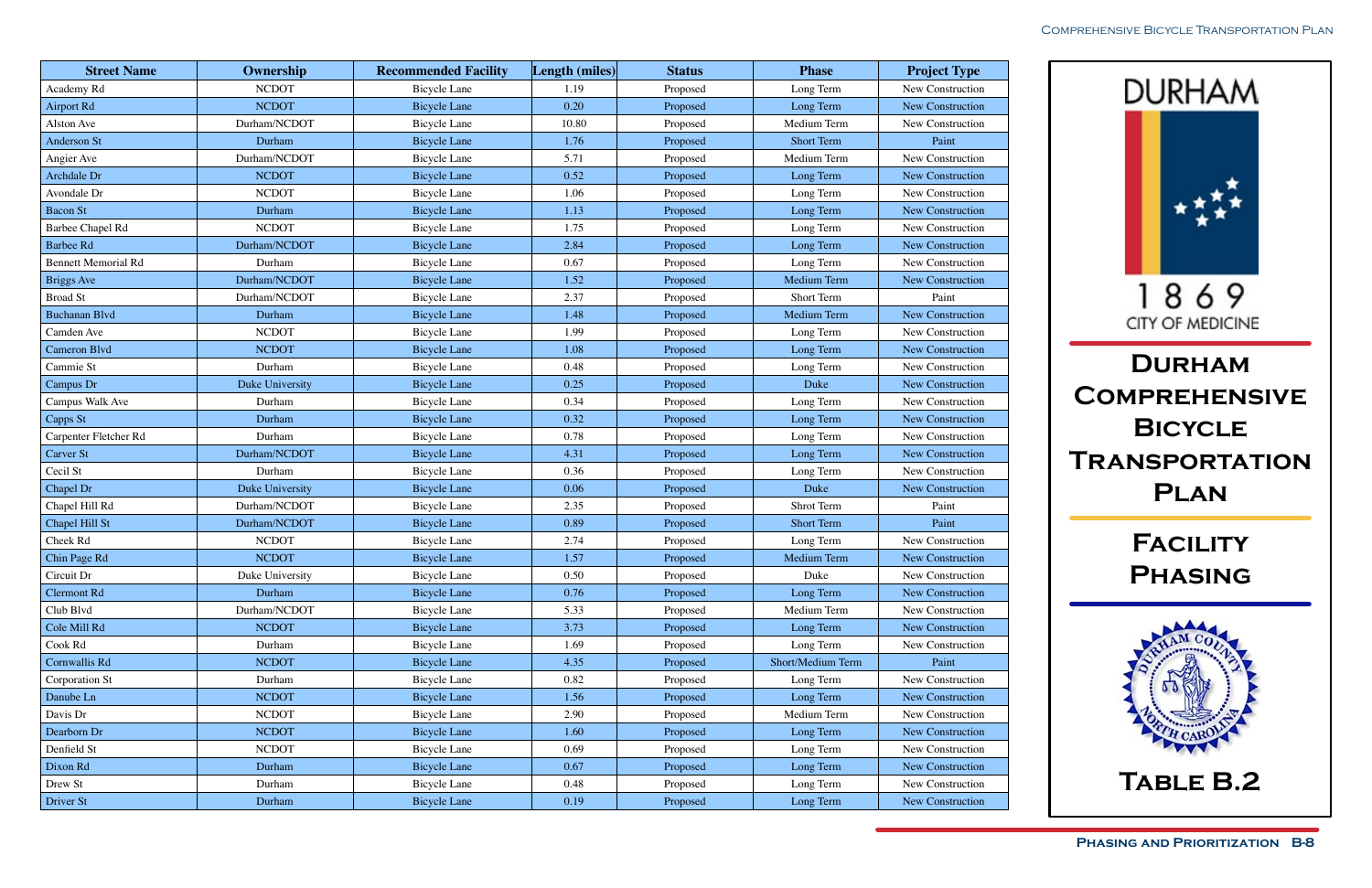

| Duke Homestead Rd        | Durham          | <b>Bicycle Lane</b> | 1.64  | Proposed | Long Term         | New Construction              |
|--------------------------|-----------------|---------------------|-------|----------|-------------------|-------------------------------|
| Duke St                  | <b>NCDOT</b>    | <b>Bicycle Lane</b> | 4.87  | Proposed | Long Term         | New Construction              |
| Duke University Rd       | Durham          | <b>Bicycle Lane</b> | 0.18  | Proposed | Short Term        | Paint                         |
| Durham-Chapel Hill Blvd  | <b>NCDOT</b>    | <b>Bicycle Lane</b> | 0.78  | Proposed | Medium Term       | New Construction              |
| East End Ave             | Durham          | <b>Bicycle Lane</b> | 0.50  | Proposed | Long Term         | New Construction              |
| Ed Cook Rd               | Durham          | <b>Bicycle Lane</b> | 0.90  | Proposed | Long Term         | New Construction              |
| Ellis Rd                 | <b>NCDOT</b>    | <b>Bicycle Lane</b> | 4.06  | Proposed | Medium Term       | New Construction              |
| <b>Ephesus Church Rd</b> | <b>NCDOT</b>    | <b>Bicycle Lane</b> | 1.05  | Proposed | Long Term         | New Construction              |
| Erwin Rd                 | <b>NCDOT</b>    | <b>Bicycle Lane</b> | 2.26  | Proposed | Medium Term       | New Construction              |
| Erwin Rd (Old)           | <b>NCDOT</b>    | <b>Bicycle Lane</b> | 3.11  | Proposed | Medium Term       | New Construction              |
| Farrington Rd            | <b>NCDOT</b>    | <b>Bicycle Lane</b> | 4.49  | Proposed | Long Term         | New Construction              |
| Fayetteville St          | <b>NCDOT</b>    | <b>Bicycle Lane</b> | 9.26  | Proposed | Short/Medium Term | <b>Paint/New Construction</b> |
| Fenwick Pkwy             | <b>NCDOT</b>    | <b>Bicycle Lane</b> | 0.49  | Proposed | Long Term         | New Construction              |
| Fifteenth St             | Durham          | <b>Bicycle Lane</b> | 0.25  | Proposed | Long Term         | New Construction              |
| Flowers Dr               | Duke University | <b>Bicycle Lane</b> | 0.73  | Proposed | Duke              | New Construction              |
| Foster St                | Durham          | <b>Bicycle Lane</b> | 0.58  | Proposed | <b>Short Term</b> | Paint                         |
| Front St                 | Durham          | <b>Bicycle Lane</b> | 0.62  | Proposed | Long Term         | New Construction              |
| <b>Fulton St</b>         | <b>NCDOT</b>    | <b>Bicycle Lane</b> | 0.39  | Proposed | Medium Term       | New Construction              |
| Garrett Rd               | <b>NCDOT</b>    | <b>Bicycle Lane</b> | 4.08  | Proposed | Long Term         | New Construction              |
| Geer St                  | <b>NCDOT</b>    | <b>Bicycle Lane</b> | 4.25  | Proposed | Long Term         | New Construction              |
| Glover Rd                | <b>NCDOT</b>    | <b>Bicycle Lane</b> | 1.24  | Proposed | Medium Term       | New Construction              |
| Grandale Dr              | <b>NCDOT</b>    | <b>Bicycle Lane</b> | 2.81  | Proposed | Long Term         | New Construction              |
| Gray Ave                 | Durham          | <b>Bicycle Lane</b> | 0.41  | Proposed | Long Term         | New Construction              |
| Great Jones St (Loop)    | <b>NCDOT</b>    | <b>Bicycle Lane</b> | 0.13  | Proposed | <b>Short Term</b> | Paint                         |
| Gregson St               | <b>NCDOT</b>    | <b>Bicycle Lane</b> | 1.80  | Proposed | Long Term         | New Construction              |
| <b>Guess Rd</b>          | Durham/NCDOT    | <b>Bicycle Lane</b> | 4.90  | Proposed | Medium Term       | New Construction              |
| Hamilton Way             | <b>NCDOT</b>    | <b>Bicycle Lane</b> | 0.13  | Proposed | Long Term         | New Construction              |
| Hanover St               | Durham          | <b>Bicycle Lane</b> | 0.03  | Proposed | Long Term         | New Construction              |
| Hardee St                | Durham          | <b>Bicycle Lane</b> | 1.41  | Proposed | Long Term         | New Construction              |
| Herndon Rd               | <b>NCDOT</b>    | <b>Bicycle Lane</b> | 2.57  | Proposed | Long Term         | New Construction              |
| Hillandale Rd            | <b>NCDOT</b>    | <b>Bicycle Lane</b> | 3.69  | Proposed | Medium Term       | New Construction              |
| Hillsborough Rd          | <b>NCDOT</b>    | <b>Bicycle Lane</b> | 4.32  | Proposed | Medium Term       | New Construction              |
| Holloway St              | <b>NCDOT</b>    | <b>Bicycle Lane</b> | 3.86  | Proposed | Long Term         | New Construction              |
| Hope Valley Rd           | Durham/NCDOT    | <b>Bicycle Lane</b> | 4.31  | Proposed | Medium Term       | New Construction              |
| Hopson Rd                | <b>NCDOT</b>    | <b>Bicycle Lane</b> | 2.29  | Proposed | Medium Term       | New Construction              |
| Horton Rd                | Durham/NCDOT    | <b>Bicycle Lane</b> | 2.04  | Proposed | Long Term         | New Construction              |
| Hwy 54                   | <b>NCDOT</b>    | <b>Bicycle Lane</b> | 10.79 | Proposed | Short/Medium Term | Paint/New Construction        |
| Hwy 55                   | <b>NCDOT</b>    | <b>Bicycle Lane</b> | 8.45  | Proposed | Medium Term       | New Construction              |
| Hwy 751 South            | <b>NCDOT</b>    | <b>Bicycle Lane</b> | 3.18  | Proposed | Long Term         | New Construction              |
| Hwy 751 North            | <b>NCDOT</b>    | <b>Bicycle Lane</b> | 2.79  | Proposed | Long Term         | New Construction              |
| Jackie Robinson Dr       | <b>NCDOT</b>    | <b>Bicycle Lane</b> | 0.08  | Proposed |                   | New Construction              |
| Juliette Dr              | Durham          | <b>Bicycle Lane</b> | 0.90  | Proposed | Long Term         | New Construction              |
| Juniper St               | Durham          | <b>Bicycle Lane</b> | 0.70  | Proposed |                   | New Construction              |
|                          |                 |                     |       |          |                   |                               |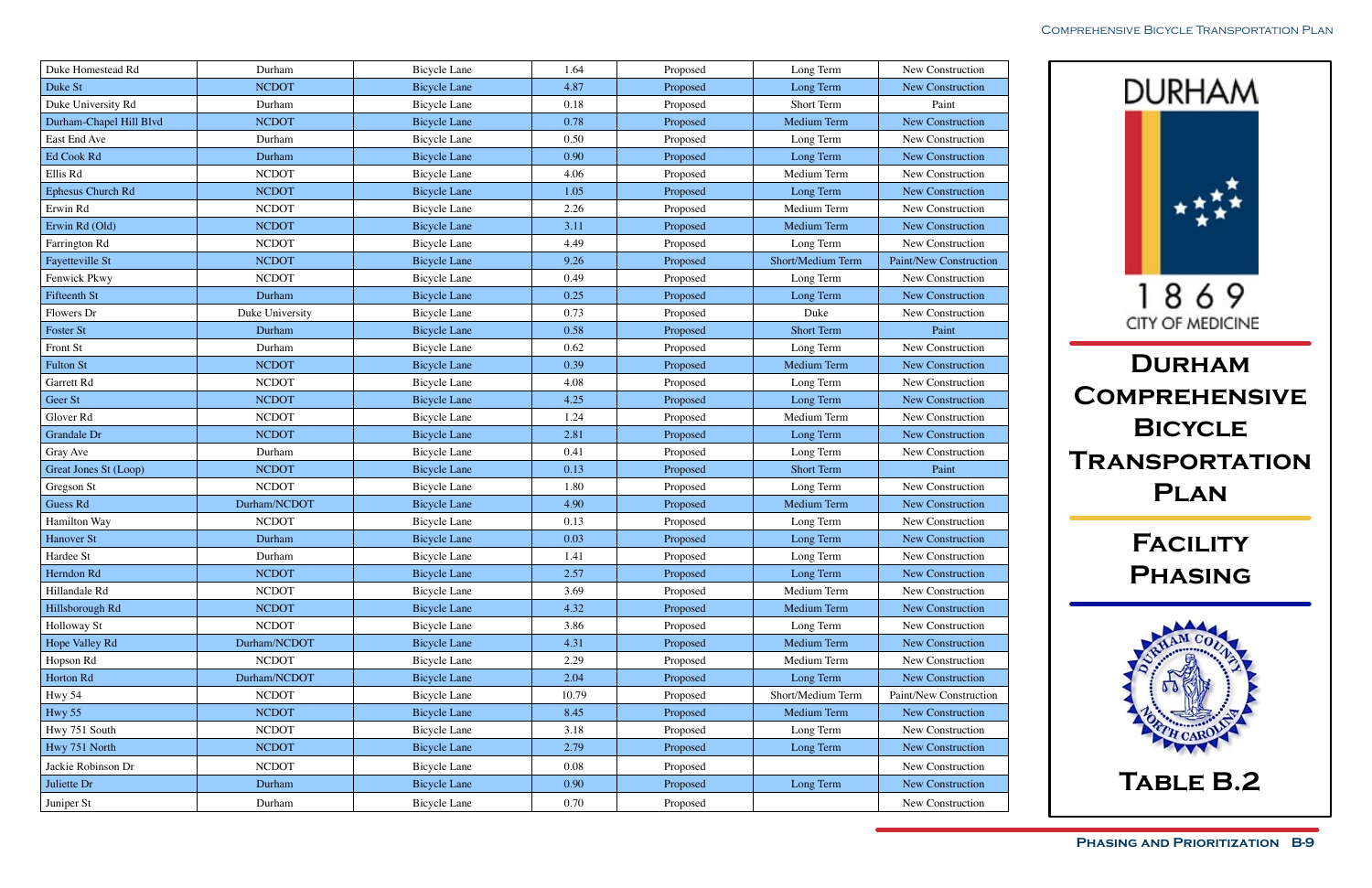

| Kenmore Rd                 | Durham            | <b>Bicycle Lane</b> | 0.18     | Proposed | Long Term         | New Construction        |
|----------------------------|-------------------|---------------------|----------|----------|-------------------|-------------------------|
| Kirkwood Dr                | Durham            | <b>Bicycle Lane</b> | 0.70     | Proposed | Long Term         | New Construction        |
| Kit Creek Rd               | Private           | <b>Bicycle Lane</b> | 0.43     | Proposed | Long Term         | New Construction        |
| Lakewood Ave               | Durham/NCDOT      | <b>Bicycle Lane</b> | 1.66     | Proposed | Short Term        | New Construction        |
| Lasalle St                 | Durham/Duke Univ. | <b>Bicycle Lane</b> | 1.35     | Proposed | Long Term/Duke    | <b>New Construction</b> |
| Latta Rd                   | <b>NCDOT</b>      | <b>Bicycle Lane</b> | 1.20     | Proposed | Long Term         | New Construction        |
| Lawson St                  | Durham            | <b>Bicycle Lane</b> | 1.76     | Proposed | <b>Short Term</b> | Paint                   |
| Legion Rd                  | Chapel Hill       | <b>Bicycle Lane</b> | 0.13     | Proposed | Long Term         | New Construction        |
| <b>Liberty St</b>          | Durham/NCDOT      | <b>Bicycle Lane</b> | 2.01     | Proposed |                   | New Construction        |
| Lumley Rd                  | <b>NCDOT</b>      | <b>Bicycle Lane</b> | 2.55     | Proposed | Medium Term       | New Construction        |
| Main St                    | Durham/NCDOT      | <b>Bicycle Lane</b> | 4.26     | Proposed | <b>Short Term</b> | Paint                   |
| Mangum St                  | Durham/NCDOT      | <b>Bicycle Lane</b> | 1.81     | Proposed | Medium Term       | New Construction        |
| Mangum-Roxboro Connector   | <b>NCDOT</b>      | <b>Bicycle Lane</b> | 0.11     | Proposed | Long Term         | New Construction        |
| Markham Ave                | Durham/NCDOT      | <b>Bicycle Lane</b> | 0.13     | Proposed | Medium Term       | New Construction        |
| Martin Luther King Jr Pkwy | Durham/NCDOT      | <b>Bicycle Lane</b> | 1.61     | Proposed | Medium Term       | New Construction        |
| Massey Chapel Rd           | <b>NCDOT</b>      | <b>Bicycle Lane</b> | 1.84     | Proposed | Long Term         | New Construction        |
| Medford Rd                 | Durham            | <b>Bicycle Lane</b> | 1.02     | Proposed | Long Term         | New Construction        |
| Miami Blvd                 | Durham/NCDOT      | <b>Bicycle Lane</b> | 8.92     | Proposed | Medium Term       | New Construction        |
| <b>Midland Ter</b>         | <b>NCDOT</b>      | <b>Bicycle Lane</b> | 1.41     | Proposed | Long Term         | New Construction        |
| Midland Ter Ext            | Durham            | <b>Bicycle Lane</b> | 0.15     | Proposed | Long Term         | New Construction        |
| Morehead Ave               | Durham/NCDOT      | <b>Bicycle Lane</b> | 1.52     | Proposed | <b>Short Term</b> | Paint                   |
| Morgan St (Loop)           | <b>NCDOT</b>      | <b>Bicycle Lane</b> | 0.44     | Proposed | Short Term        | Paint                   |
| Morreene Rd                | <b>NCDOT</b>      | <b>Bicycle Lane</b> | 1.52     | Proposed | Medium Term       | New Construction        |
| Morris St                  | Durham            | <b>Bicycle Lane</b> | 0.35     | Proposed | Short Term        | Paint                   |
| Mt Moriah Rd               | Durham/NCDOT      | <b>Bicycle Lane</b> | 2.01     | Proposed | Long Term         | New Construction        |
| Neal Rd                    | <b>NCDOT</b>      | <b>Bicycle Lane</b> | 1.24     | Proposed | Long Term         | New Construction        |
| Northeast Creek Pkwy       | <b>NCDOT</b>      | <b>Bicycle Lane</b> | 0.91     | Proposed | Medium Term       | New Construction        |
| Old Chapel Hill Rd         | <b>NCDOT</b>      | <b>Bicycle Lane</b> | 3.82     | Proposed | Medium Term       | New Construction        |
| Old Durham Rd              | <b>NCDOT</b>      | <b>Bicycle Lane</b> | $0.90\,$ | Proposed | Medium Term       | New Construction        |
| Page Rd                    | <b>NCDOT</b>      | Bicycle Lane        | 4.94     | Proposed | Medium Term       | New Construction        |
| Pettigrew St               | Durham            | <b>Bicycle Lane</b> | 2.87     | Proposed | Long Term         | New Construction        |
| Pickett Rd                 | Durham/NCDOT      | <b>Bicycle Lane</b> | 3.76     | Proposed | Long Term         | New Construction        |
| Plum St                    | Durham            | <b>Bicycle Lane</b> | 0.18     | Proposed | Long Term         | New Construction        |
| Pope Rd                    | <b>NCDOT</b>      | Bicycle Lane        | 1.00     | Proposed | Long Term         | New Construction        |
| Preston Ave                | Durham            | <b>Bicycle Lane</b> | 0.14     | Proposed | Long Term         | New Construction        |
| Ramseur St (Loop)          | <b>NCDOT</b>      | <b>Bicycle Lane</b> | 0.58     | Proposed | Short Term        | Paint                   |
| Renaissance Pkwy           | Durham            | <b>Bicycle Lane</b> | 1.22     | Proposed | Long Term         | New Construction        |
| Research Dr                | Duke University   | <b>Bicycle Lane</b> | 0.21     | Proposed | Duke              | New Construction        |
| Riddle Rd                  | <b>NCDOT</b>      | <b>Bicycle Lane</b> | 1.91     | Proposed | Medium Term       | New Construction        |
| Rigsbee Ave                | Durham            | <b>Bicycle Lane</b> | 0.39     | Proposed | Long Term         | New Construction        |
| Rose of Sharon Rd          | <b>NCDOT</b>      | <b>Bicycle Lane</b> | 2.53     | Proposed | Long Term         | New Construction        |
| Rowena Ave                 | Durham            | Bicycle Lane        | 0.33     | Proposed | Long Term         | New Construction        |
| Roxboro St                 | <b>NCDOT</b>      | <b>Bicycle Lane</b> | 13.96    | Proposed | Short/Medium Term | Paint/New Construction  |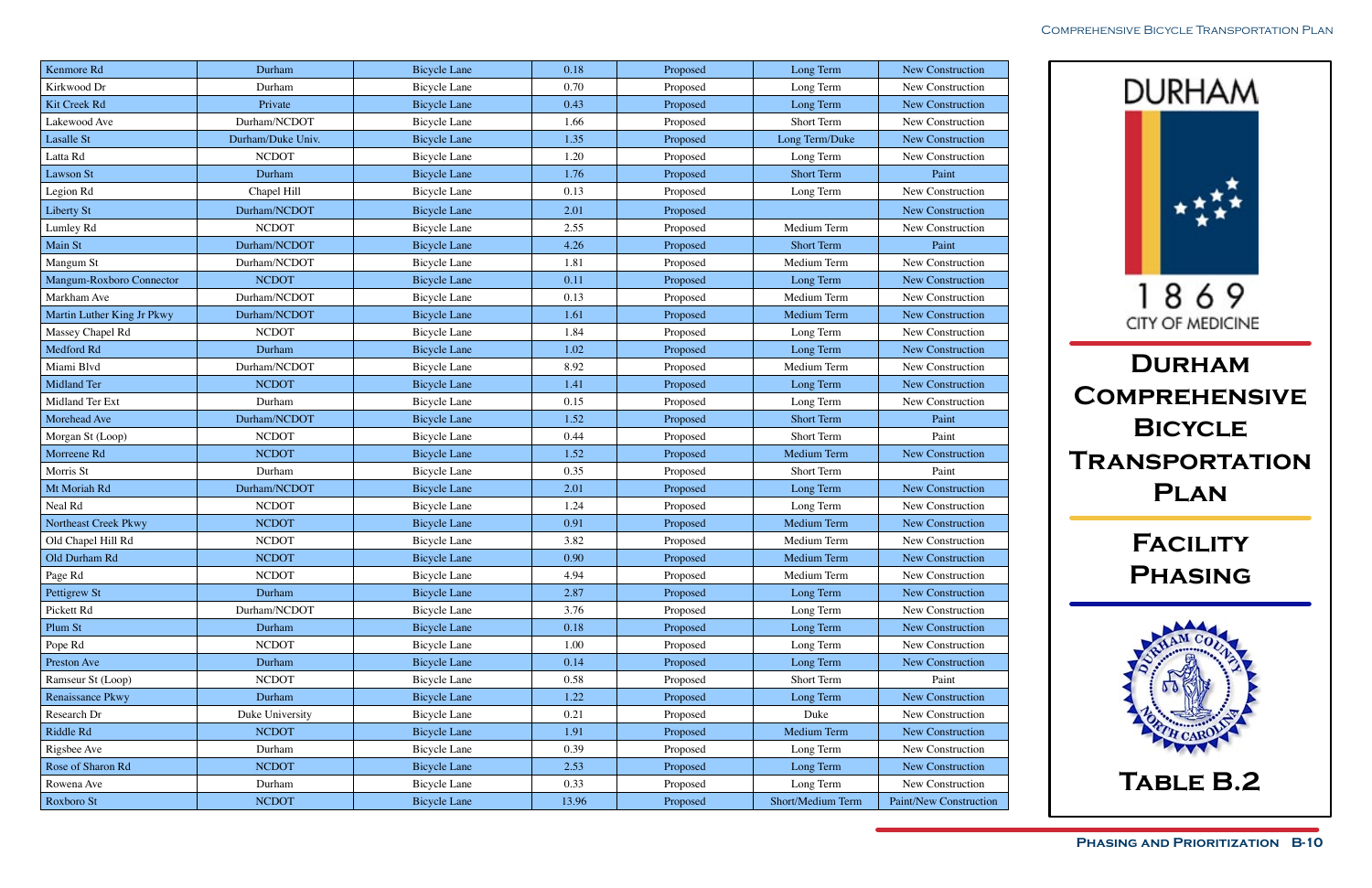

| Safeway St           | <b>NCDOT</b>    | <b>Bicycle Lane</b> | 0.07   | Proposed | Short Term        | Paint                         |
|----------------------|-----------------|---------------------|--------|----------|-------------------|-------------------------------|
| <b>Scarlett Dr</b>   | Chapel Hill     | <b>Bicycle Lane</b> | 0.20   | Proposed | Long Term         | <b>New Construction</b>       |
| Science Dr           | Duke University | <b>Bicycle Lane</b> | 0.66   | Proposed | Duke              | New Construction              |
| <b>Scott King Rd</b> | <b>NCDOT</b>    | <b>Bicycle Lane</b> | 1.95   | Proposed | Long Term         | New Construction              |
| Sedwick Rd           | <b>NCDOT</b>    | <b>Bicycle Lane</b> | 1.84   | Proposed | Medium Term       | New Construction              |
| Shannon Rd           | Durham          | <b>Bicycle Lane</b> | 1.04   | Proposed | Long Term         | <b>New Construction</b>       |
| Slater Rd            | <b>NCDOT</b>    | <b>Bicycle Lane</b> | 0.66   | Proposed | Medium Term       | New Construction              |
| So Hi Dr             | Durham          | <b>Bicycle Lane</b> | 0.72   | Proposed | Long Term         | <b>New Construction</b>       |
| South St             | Durham          | <b>Bicycle Lane</b> | 0.84   | Proposed | Long Term         | New Construction              |
| Southwest Durham Dr  | Private         | <b>Bicycle Lane</b> | 0.12   | Proposed | Long Term         | <b>New Construction</b>       |
| Sparger Rd           | Durham/NCDOT    | <b>Bicycle Lane</b> | 1.78   | Proposed | Long Term         | New Construction              |
| <b>Stadium Dr</b>    | Durham          | <b>Bicycle Lane</b> | 2.71   | Proposed | <b>Short Term</b> | Paint                         |
| Stagecoach Rd        | <b>NCDOT</b>    | <b>Bicycle Lane</b> | 1.62   | Proposed | Long Term         | New Construction              |
| Summit St            | Durham          | <b>Bicycle Lane</b> | 0.40   | Proposed | <b>Short Term</b> | <b>Paint/New Construction</b> |
| Swift Ave            | Durham/NCDOT    | <b>Bicycle Lane</b> | 0.51   | Proposed | Short Term        | Paint                         |
| T W Alexander Dr     | <b>NCDOT</b>    | <b>Bicycle Lane</b> | 8.25   | Proposed | Medium Term       | New Construction              |
| Taylor St            | Durham          | <b>Bicycle Lane</b> | 1.43   | Proposed | Long Term         | New Construction              |
| <b>Towerview Rd</b>  | Duke University | <b>Bicycle Lane</b> | 1.01   | Proposed | Duke              | <b>New Construction</b>       |
| Trent Dr             | Duke University | <b>Bicycle Lane</b> | 0.29   | Proposed | Duke              | New Construction              |
| <b>Trinity Ave</b>   | Durham          | <b>Bicycle Lane</b> | 1.15   | Proposed | Long Term         | <b>New Construction</b>       |
| University Dr        | Durham/NCDOT    | <b>Bicycle Lane</b> | 4.55   | Proposed | Short/Medium Term | Paint/New Construction        |
| <b>Vickers Ave</b>   | <b>NCDOT</b>    | <b>Bicycle Lane</b> | 0.83   | Proposed | Long Term         | <b>New Construction</b>       |
| Wake Forest Hwy      | <b>NCDOT</b>    | <b>Bicycle Lane</b> | 2.89   | Proposed | Long Term         | New Construction              |
| <b>Washington St</b> | Durham          | <b>Bicycle Lane</b> | 1.43   | Proposed | <b>Short Term</b> | Paint                         |
| Watkins Rd           | <b>NCDOT</b>    | <b>Bicycle Lane</b> | 0.87   | Proposed | Long Term         | New Construction              |
| <b>Willard St</b>    | Durham          | <b>Bicycle Lane</b> | 0.37   | Proposed | Long Term         | New Construction              |
| Woodcroft Pkwy       | Durham          | <b>Bicycle Lane</b> | 3.70   | Proposed | Short Term        | Paint                         |
|                      |                 |                     | 305.03 |          |                   |                               |

| Academy Rd                 | <b>NCDOT</b>    | <b>Existing Bicycle Lane</b> | 0.51  | Existing | Existing | Existing |
|----------------------------|-----------------|------------------------------|-------|----------|----------|----------|
| Campus Dr                  | Duke University | <b>Existing Bicycle Lane</b> | 1.17  | Existing | Existing | Existing |
| Chapel Dr                  | Duke University | <b>Existing Bicycle Lane</b> | 0.32  | Existing | Existing | Existing |
| Cornwallis Rd              | <b>NCDOT</b>    | <b>Existing Bicycle Lane</b> | 4.50  | Existing | Existing | Existing |
| Duke University Rd         | Durham          | <b>Existing Bicycle Lane</b> | 1.13  | Existing | Existing | Existing |
| Martin Luther King Jr Pkwy | Durham/NCDOT    | <b>Existing Bicycle Lane</b> | 3.30  | Existing | Existing | Existing |
| Revere Rd                  | Durham          | <b>Existing Bicycle Lane</b> | 1.38  | Existing | Existing | Existing |
| Roxboro St                 | <b>NCDOT</b>    | <b>Existing Bicycle Lane</b> | 0.78  | Existing | Existing | Existing |
|                            |                 |                              | 13.08 |          |          |          |

| Adcock Rd         | <b>NCDOT</b> | Paved Shoulder | 0.92                   | Proposed | Long Term | <b>Opportunity Based</b> |
|-------------------|--------------|----------------|------------------------|----------|-----------|--------------------------|
| Andrews Chapel Rd | <b>NCDOT</b> | Paved Shoulder | $2^{\circ}$<br>ن کے با | Proposed | Long Term | <b>Opportunity Based</b> |
| Bacon Rd          | <b>NCDOT</b> | Paved Shoulder | 1.80                   | Proposed | Long Term | <b>Opportunity Based</b> |
| Bahama Rd         | <b>NCDOT</b> | Paved Shoulder | 9.35                   | Proposed | Long Term | <b>Opportunity Based</b> |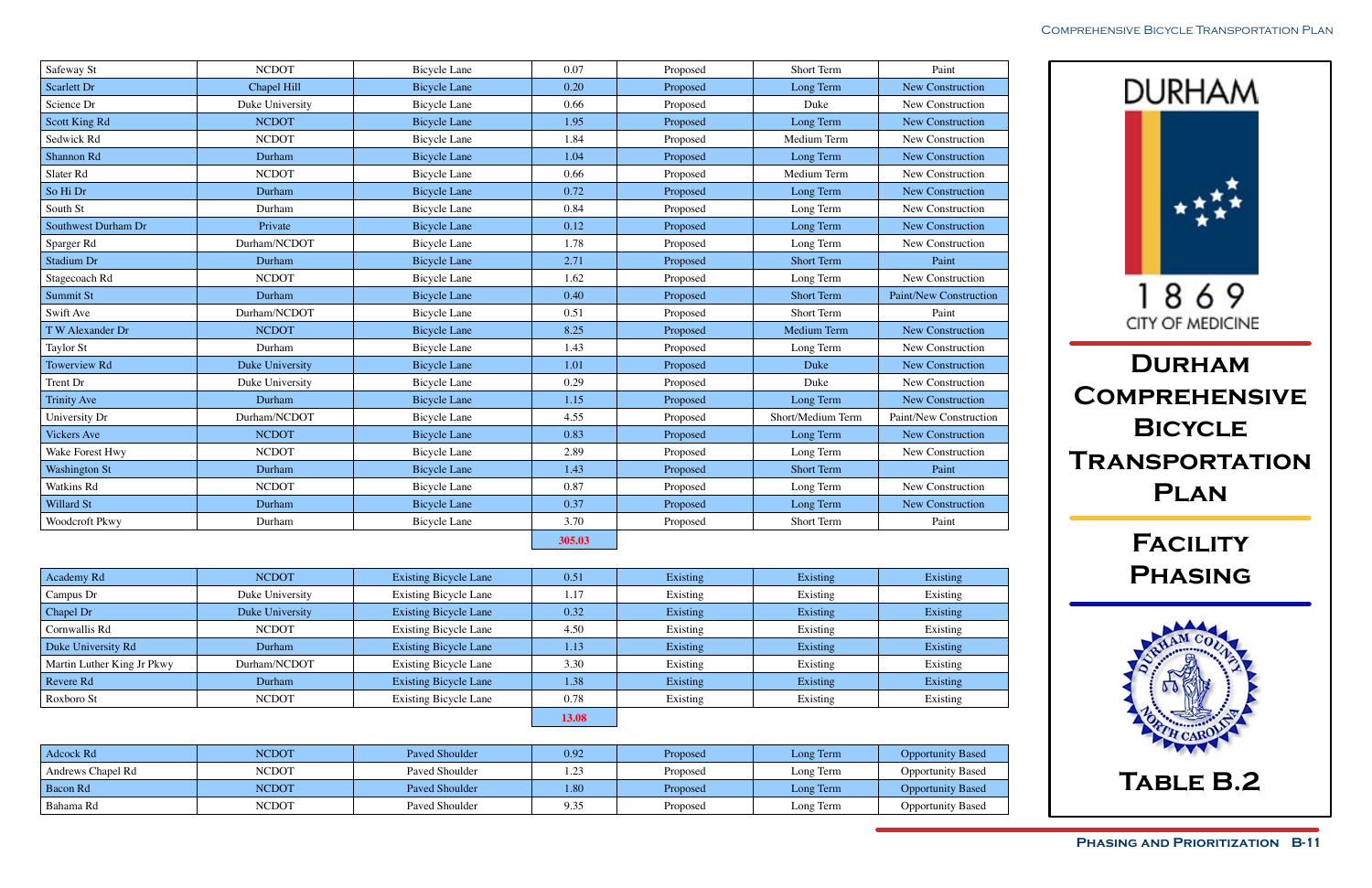

| <b>Ball Rd</b>       | <b>NCDOT</b> | Paved Shoulder        | 2.38     | Proposed | Long Term | <b>Opportunity Based</b> |
|----------------------|--------------|-----------------------|----------|----------|-----------|--------------------------|
| <b>Baptist Rd</b>    | <b>NCDOT</b> | Paved Shoulder        | 4.07     | Proposed | Long Term | <b>Opportunity Based</b> |
| <b>Bill Poole Rd</b> | <b>NCDOT</b> | Paved Shoulder        | 3.19     | Proposed | Long Term | <b>Opportunity Based</b> |
| <b>Bivins Rd</b>     | <b>NCDOT</b> | Paved Shoulder        | 3.64     | Proposed | Long Term | <b>Opportunity Based</b> |
| <b>Bowen Rd</b>      | <b>NCDOT</b> | Paved Shoulder        | 1.05     | Proposed | Long Term | <b>Opportunity Based</b> |
| Boyce Mill Rd        | <b>NCDOT</b> | Paved Shoulder        | 0.83     | Proposed | Long Term | <b>Opportunity Based</b> |
| <b>Burton Rd</b>     | <b>NCDOT</b> | <b>Paved Shoulder</b> | 1.59     | Proposed | Long Term | <b>Opportunity Based</b> |
| Carpenter Pond Rd    | <b>NCDOT</b> | Paved Shoulder        | 4.82     | Proposed | Long Term | <b>Opportunity Based</b> |
| Carpenter Rd         | <b>NCDOT</b> | Paved Shoulder        | 1.12     | Proposed | Long Term | <b>Opportunity Based</b> |
| Carver Rd            | <b>NCDOT</b> | Paved Shoulder        | 0.78     | Proposed | Long Term | <b>Opportunity Based</b> |
| Cassam Rd            | <b>NCDOT</b> | Paved Shoulder        | 3.75     | Proposed | Long Term | <b>Opportunity Based</b> |
| Chandler Rd          | Durham       | Paved Shoulder        | 0.96     | Proposed | Long Term | <b>Opportunity Based</b> |
| Cheek Rd             | <b>NCDOT</b> | Paved Shoulder        | 5.91     | Proposed | Long Term | <b>Opportunity Based</b> |
| Clayton Rd           | <b>NCDOT</b> | Paved Shoulder        | 1.84     | Proposed | Long Term | <b>Opportunity Based</b> |
| Coley Rd             | <b>NCDOT</b> | <b>Paved Shoulder</b> | 3.66     | Proposed | Long Term | <b>Opportunity Based</b> |
| Cooksbury Dr         | <b>NCDOT</b> | Paved Shoulder        | 0.59     | Proposed | Long Term | <b>Opportunity Based</b> |
| Cornwallis Rd        | <b>NCDOT</b> | Paved Shoulder        | 3.12     | Proposed | Long Term | <b>Opportunity Based</b> |
| Cothran Rd           | <b>NCDOT</b> | Paved Shoulder        | 0.91     | Proposed | Long Term | <b>Opportunity Based</b> |
| Craig Rd             | <b>NCDOT</b> | Paved Shoulder        | 2.06     | Proposed | Long Term | <b>Opportunity Based</b> |
| Creech Rd            | <b>NCDOT</b> | Paved Shoulder        | 0.95     | Proposed | Long Term | <b>Opportunity Based</b> |
| Doc Nichols Rd       | <b>NCDOT</b> | Paved Shoulder        | 1.90     | Proposed | Long Term | <b>Opportunity Based</b> |
| Dunnegan Rd          | <b>NCDOT</b> | Paved Shoulder        | 0.42     | Proposed | Long Term | <b>Opportunity Based</b> |
| Dunwoody Rd          | <b>NCDOT</b> | Paved Shoulder        | 1.83     | Proposed | Long Term | <b>Opportunity Based</b> |
| Ebenezer Church Rd   | <b>NCDOT</b> | Paved Shoulder        | $0.80\,$ | Proposed | Long Term | <b>Opportunity Based</b> |
| Ellis Chapel Rd      | <b>NCDOT</b> | Paved Shoulder        | 3.13     | Proposed | Long Term | <b>Opportunity Based</b> |
| Farrington Mill Rd   | <b>NCDOT</b> | Paved Shoulder        | 3.08     | Proposed | Long Term | <b>Opportunity Based</b> |
| Ferrell Rd           | <b>NCDOT</b> | Paved Shoulder        | 1.42     | Proposed | Long Term | <b>Opportunity Based</b> |
| Fletchers Chapel Rd  | <b>NCDOT</b> | Paved Shoulder        | 1.61     | Proposed | Long Term | <b>Opportunity Based</b> |
| Freeman Rd           | <b>NCDOT</b> | <b>Paved Shoulder</b> | $0.92\,$ | Proposed | Long Term | <b>Opportunity Based</b> |
| Geer St              | <b>NCDOT</b> | Paved Shoulder        | 3.38     | Proposed | Long Term | <b>Opportunity Based</b> |
| Gibson Rd            | <b>NCDOT</b> | Paved Shoulder        | 0.84     | Proposed | Long Term | <b>Opportunity Based</b> |
| Glenn Rd             | <b>NCDOT</b> | Paved Shoulder        | 3.67     | Proposed | Long Term | <b>Opportunity Based</b> |
| Glenn School Rd      | <b>NCDOT</b> | Paved Shoulder        | 0.83     | Proposed | Long Term | <b>Opportunity Based</b> |
| Goodwin Rd           | <b>NCDOT</b> | Paved Shoulder        | 2.28     | Proposed | Long Term | <b>Opportunity Based</b> |
| Greenhaven Dr        | Private      | Paved Shoulder        | 0.03     | Proposed | Long Term | <b>Opportunity Based</b> |
| Guess Rd             | Durham/NCDOT | Paved Shoulder        | 6.22     | Proposed | Long Term | <b>Opportunity Based</b> |
| Hall Rd              | <b>NCDOT</b> | Paved Shoulder        | 1.47     | Proposed | Long Term | <b>Opportunity Based</b> |
| Hamlin Rd            | <b>NCDOT</b> | Paved Shoulder        | 3.41     | Proposed | Long Term | <b>Opportunity Based</b> |
| Hampton Rd           | <b>NCDOT</b> | Paved Shoulder        | 4.45     | Proposed | Long Term | <b>Opportunity Based</b> |
| Hebron Rd            | <b>NCDOT</b> | Paved Shoulder        | 1.57     | Proposed | Long Term | <b>Opportunity Based</b> |
| Hereford Rd          | <b>NCDOT</b> | Paved Shoulder        | 0.63     | Proposed | Long Term | <b>Opportunity Based</b> |
| Hillsborough Rd      | <b>NCDOT</b> | Paved Shoulder        | 0.95     | Proposed | Long Term | <b>Opportunity Based</b> |
| Hopkins              | <b>NCDOT</b> | Paved Shoulder        | 3.47     | Proposed | Long Term | <b>Opportunity Based</b> |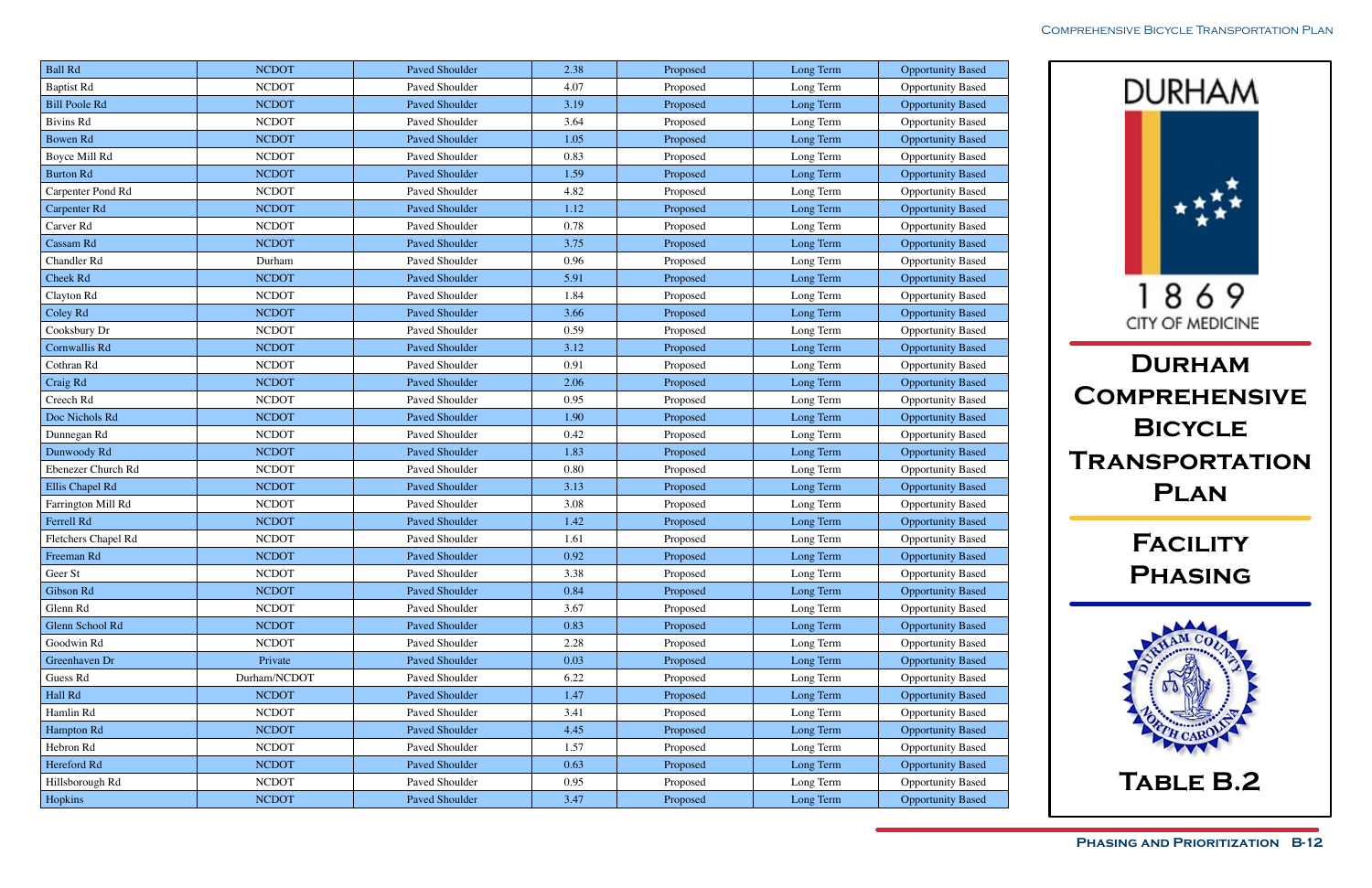

| Hurley Rd                | <b>NCDOT</b> | Paved Shoulder        | 0.24     | Proposed | Long Term | <b>Opportunity Based</b> |
|--------------------------|--------------|-----------------------|----------|----------|-----------|--------------------------|
| <b>Hwy 751</b>           | <b>NCDOT</b> | Paved Shoulder        | 2.24     | Proposed | Long Term | <b>Opportunity Based</b> |
| <b>Infinity Rd</b>       | <b>NCDOT</b> | Paved Shoulder        | 2.76     | Proposed | Long Term | <b>Opportunity Based</b> |
| <b>Isham Chambers Rd</b> | <b>NCDOT</b> | Paved Shoulder        | 1.42     | Proposed | Long Term | <b>Opportunity Based</b> |
| Jeffries Rd              | <b>NCDOT</b> | Paved Shoulder        | 1.22     | Proposed | Long Term | <b>Opportunity Based</b> |
| Jock Rd                  | <b>NCDOT</b> | Paved Shoulder        | 1.81     | Proposed | Long Term | <b>Opportunity Based</b> |
| Joe Ellis Rd             | <b>NCDOT</b> | Paved Shoulder        | 0.81     | Proposed | Long Term | <b>Opportunity Based</b> |
| John Jones Rd            | <b>NCDOT</b> | Paved Shoulder        | 2.36     | Proposed | Long Term | <b>Opportunity Based</b> |
| Johnson Mill Rd          | <b>NCDOT</b> | Paved Shoulder        | 3.44     | Proposed | Long Term | <b>Opportunity Based</b> |
| Junction Rd              | <b>NCDOT</b> | Paved Shoulder        | 2.92     | Proposed | Long Term | <b>Opportunity Based</b> |
| Kelvin Dr                | <b>NCDOT</b> | Paved Shoulder        | 0.47     | Proposed | Long Term | <b>Opportunity Based</b> |
| Kemp Rd                  | <b>NCDOT</b> | Paved Shoulder        | 3.21     | Proposed | Long Term | <b>Opportunity Based</b> |
| Kerley Rd                | <b>NCDOT</b> | Paved Shoulder        | 2.45     | Proposed | Long Term | <b>Opportunity Based</b> |
| Leesville Rd             | <b>NCDOT</b> | Paved Shoulder        | 4.04     | Proposed | Long Term | <b>Opportunity Based</b> |
| Lynn Rd                  | Durham/NCDOT | Paved Shoulder        | 1.80     | Proposed | Long Term | <b>Opportunity Based</b> |
| Mackwood Dr              | Durham       | <b>Paved Shoulder</b> | 0.17     | Proposed | Long Term | <b>Opportunity Based</b> |
| Madden Ave               | <b>NCDOT</b> | Paved Shoulder        | 0.27     | Proposed | Long Term | <b>Opportunity Based</b> |
| Mason Rd                 | <b>NCDOT</b> | Paved Shoulder        | 2.46     | Proposed | Long Term | <b>Opportunity Based</b> |
| Mile Branch Rd           | <b>NCDOT</b> | Paved Shoulder        | 0.28     | Proposed | Long Term | Opportunity Based        |
| Milton Rd                | <b>NCDOT</b> | <b>Paved Shoulder</b> | 2.48     | Proposed | Long Term | <b>Opportunity Based</b> |
| Mineral Springs Rd       | <b>NCDOT</b> | Paved Shoulder        | 4.48     | Proposed | Long Term | <b>Opportunity Based</b> |
| Moores Mill Rd           | <b>NCDOT</b> | Paved Shoulder        | 3.54     | Proposed | Long Term | <b>Opportunity Based</b> |
| Moriah Rd                | <b>NCDOT</b> | Paved Shoulder        | 1.33     | Proposed | Long Term | <b>Opportunity Based</b> |
| Mt Herman Rd             | <b>NCDOT</b> | Paved Shoulder        | 1.01     | Proposed | Long Term | <b>Opportunity Based</b> |
| Mt Hermon Church Rd      | <b>NCDOT</b> | Paved Shoulder        | 1.76     | Proposed | Long Term | <b>Opportunity Based</b> |
| Mt Sinai Rd              | <b>NCDOT</b> | Paved Shoulder        | 0.73     | Proposed | Long Term | <b>Opportunity Based</b> |
| O'Kelly Church Rd        | <b>NCDOT</b> | Paved Shoulder        | 1.02     | Proposed | Long Term | <b>Opportunity Based</b> |
| Old Creedmoor Rd         | <b>NCDOT</b> | Paved Shoulder        | 0.11     | Proposed | Long Term | <b>Opportunity Based</b> |
| Old NC 10                | <b>NCDOT</b> | Paved Shoulder        | 1.47     | Proposed | Long Term | <b>Opportunity Based</b> |
| Old Oxford Hwy           | <b>NCDOT</b> | Paved Shoulder        | 10.24    | Proposed | Long Term | <b>Opportunity Based</b> |
| Olive Branch Rd          | <b>NCDOT</b> | Paved Shoulder        | 3.84     | Proposed | Long Term | <b>Opportunity Based</b> |
| <b>Orange Factory Rd</b> | <b>NCDOT</b> | Paved Shoulder        | 3.05     | Proposed | Long Term | <b>Opportunity Based</b> |
| Pat Tilley Rd            | <b>NCDOT</b> | Paved Shoulder        | 1.05     | Proposed | Long Term | <b>Opportunity Based</b> |
| Patrick Rd               | <b>NCDOT</b> | Paved Shoulder        | $1.00\,$ | Proposed | Long Term | <b>Opportunity Based</b> |
| Patterson Rd             | <b>NCDOT</b> | Paved Shoulder        | 3.53     | Proposed | Long Term | <b>Opportunity Based</b> |
| Pervis Rd                | <b>NCDOT</b> | Paved Shoulder        | 0.46     | Proposed | Long Term | <b>Opportunity Based</b> |
| Pleasant Dr              | <b>NCDOT</b> | Paved Shoulder        | 1.33     | Proposed | Long Term | <b>Opportunity Based</b> |
| Preston Andrews Rd       | <b>NCDOT</b> | Paved Shoulder        | 0.86     | Proposed | Long Term | <b>Opportunity Based</b> |
| Quail Roost Farm Rd      | <b>NCDOT</b> | Paved Shoulder        | 1.28     | Proposed | Long Term | <b>Opportunity Based</b> |
| <b>Quail Roost Rd</b>    | <b>NCDOT</b> | Paved Shoulder        | 2.47     | Proposed | Long Term | <b>Opportunity Based</b> |
| Range Rd                 | <b>NCDOT</b> | Paved Shoulder        | 6.10     | Proposed | Long Term | <b>Opportunity Based</b> |
| Red Mill Rd              | <b>NCDOT</b> | Paved Shoulder        | 3.88     | Proposed | Long Term | <b>Opportunity Based</b> |
| Red Mountain Rd          | <b>NCDOT</b> | Paved Shoulder        | 5.94     | Proposed | Long Term | <b>Opportunity Based</b> |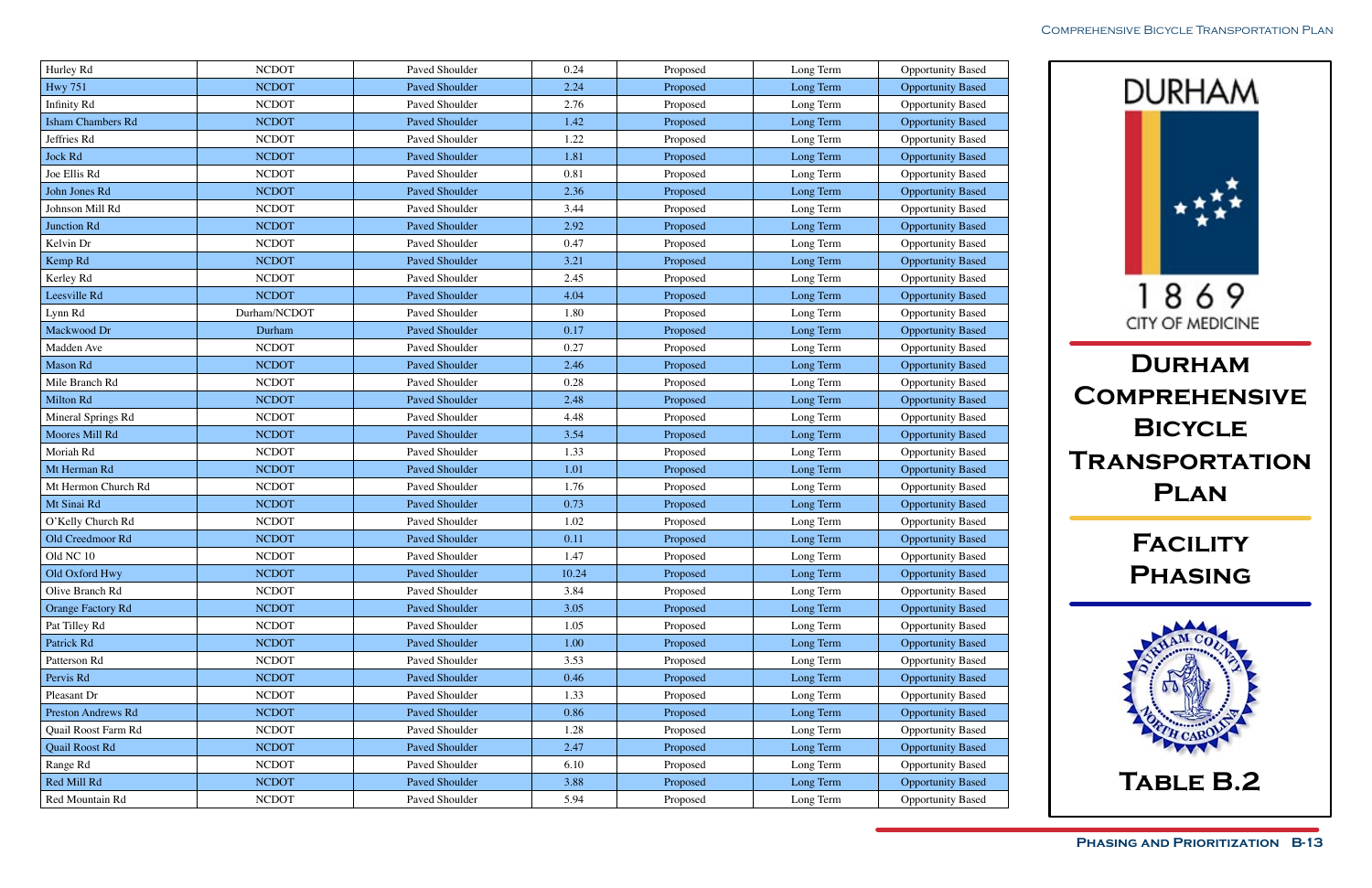

| Redpine Rd             | <b>NCDOT</b> | <b>Paved Shoulder</b> | 0.24   | Proposed | Long Term | <b>Opportunity Based</b> |
|------------------------|--------------|-----------------------|--------|----------|-----------|--------------------------|
| Redwood Rd             | <b>NCDOT</b> | Paved Shoulder        | 5.20   | Proposed | Long Term | <b>Opportunity Based</b> |
| <b>Rivermont Rd</b>    | <b>NCDOT</b> | <b>Paved Shoulder</b> | 1.17   | Proposed | Long Term | <b>Opportunity Based</b> |
| Rogers Rd              | <b>NCDOT</b> | Paved Shoulder        | 1.02   | Proposed | Long Term | <b>Opportunity Based</b> |
| Ross Rd                | Durham       | <b>Paved Shoulder</b> | 1.03   | Proposed | Long Term | <b>Opportunity Based</b> |
| Rougemont Rd           | <b>NCDOT</b> | Paved Shoulder        | 2.66   | Proposed | Long Term | <b>Opportunity Based</b> |
| Roxboro St             | <b>NCDOT</b> | <b>Paved Shoulder</b> | 9.44   | Proposed | Long Term | <b>Opportunity Based</b> |
| Russell Rd             | <b>NCDOT</b> | Paved Shoulder        | 3.81   | Proposed | Long Term | <b>Opportunity Based</b> |
| Saint Marys Rd         | <b>NCDOT</b> | <b>Paved Shoulder</b> | 2.36   | Proposed | Long Term | <b>Opportunity Based</b> |
| Santee Rd              | <b>NCDOT</b> | Paved Shoulder        | 1.51   | Proposed | Long Term | <b>Opportunity Based</b> |
| Shady Grove Rd         | <b>NCDOT</b> | <b>Paved Shoulder</b> | 1.10   | Proposed | Long Term | <b>Opportunity Based</b> |
| Sherron Rd             | <b>NCDOT</b> | Paved Shoulder        | 3.25   | Proposed | Long Term | <b>Opportunity Based</b> |
| Snow Hill Rd           | <b>NCDOT</b> | <b>Paved Shoulder</b> | 4.55   | Proposed | Long Term | <b>Opportunity Based</b> |
| South Lowell Rd        | <b>NCDOT</b> | Paved Shoulder        | 4.95   | Proposed | Long Term | <b>Opportunity Based</b> |
| Southview Rd           | <b>NCDOT</b> | Paved Shoulder        | 2.41   | Proposed | Long Term | <b>Opportunity Based</b> |
| Stagville Rd           | <b>NCDOT</b> | Paved Shoulder        | 3.78   | Proposed | Long Term | <b>Opportunity Based</b> |
| <b>Stallings Rd</b>    | <b>NCDOT</b> | <b>Paved Shoulder</b> | 1.86   | Proposed | Long Term | <b>Opportunity Based</b> |
| <b>State Forest Rd</b> | <b>NCDOT</b> | Paved Shoulder        | 2.23   | Proposed | Long Term | <b>Opportunity Based</b> |
| <b>Swing Rd</b>        | <b>NCDOT</b> | <b>Paved Shoulder</b> | 0.15   | Proposed | Long Term | <b>Opportunity Based</b> |
| Teknika Pkwy           | <b>NCDOT</b> | Paved Shoulder        | 0.68   | Proposed | Long Term | <b>Opportunity Based</b> |
| Tom Clark Rd           | <b>NCDOT</b> | Paved Shoulder        | 0.73   | Proposed | Long Term | <b>Opportunity Based</b> |
| Tom Wilkinson Rd       | <b>NCDOT</b> | Paved Shoulder        | 0.23   | Proposed | Long Term | <b>Opportunity Based</b> |
| <b>Umstead Rd</b>      | <b>NCDOT</b> | <b>Paved Shoulder</b> | 3.41   | Proposed | Long Term | <b>Opportunity Based</b> |
| Valley Springs Rd      | Durham       | Paved Shoulder        | 0.44   | Proposed | Long Term | <b>Opportunity Based</b> |
| Virgil Rd              | <b>NCDOT</b> | Paved Shoulder        | 2.36   | Proposed | Long Term | <b>Opportunity Based</b> |
| Wake Forest Hwy        | <b>NCDOT</b> | Paved Shoulder        | 4.94   | Proposed | Long Term | <b>Opportunity Based</b> |
| Wiley Mangum Rd        | <b>NCDOT</b> | <b>Paved Shoulder</b> | 1.37   | Proposed | Long Term | <b>Opportunity Based</b> |
| Wilkins Rd             | <b>NCDOT</b> | Paved Shoulder        | 2.98   | Proposed | Long Term | <b>Opportunity Based</b> |
| Winkler Rd             | <b>NCDOT</b> | <b>Paved Shoulder</b> | 0.68   | Proposed | Long Term | <b>Opportunity Based</b> |
|                        |              |                       | 276.68 |          |           |                          |

| Albany St           | Durham       | Shared Road/Signed Route        | 0.21 | Proposed | Short Term        | Paint/Signage |
|---------------------|--------------|---------------------------------|------|----------|-------------------|---------------|
| Amber Pl            | Durham       | <b>Shared Road/Signed Route</b> | 0.07 | Proposed | <b>Short Term</b> | Paint/Signage |
| American Dr         | Durham       | Shared Road/Signed Route        | 1.86 | Proposed | <b>Short Term</b> | Paint/Signage |
| Apex St             | Durham       | <b>Shared Road/Signed Route</b> | 0.10 | Proposed | <b>Short Term</b> | Paint/Signage |
| Berini Dr           | Durham       | Shared Road/Signed Route        | 1.14 | Proposed | <b>Short Term</b> | Paint/Signage |
| <b>Blackwell St</b> | Durham       | <b>Shared Road/Signed Route</b> | 0.56 | Proposed | <b>Short Term</b> | Paint/Signage |
| Broad St            | Durham/NCDOT | <b>Shared Road/Signed Route</b> | 0.33 | Proposed | Short Term        | Paint/Signage |
| Carolina Cir        | Durham       | <b>Shared Road/Signed Route</b> | 0.07 | Proposed | <b>Short Term</b> | Paint/Signage |
| Chapel Hill St      | Durham/NCDOT | Shared Road/Signed Route        | 0.40 | Proposed | <b>Short Term</b> | Paint/Signage |
| Church St           | Durham       | <b>Shared Road/Signed Route</b> | 0.13 | Proposed | <b>Short Term</b> | Paint/Signage |
| City Hall Plz       | Durham       | <b>Shared Road/Signed Route</b> | 0.10 | Proposed | Short Term        | Paint/Signage |
| <b>Colonial St</b>  | Durham       | <b>Shared Road/Signed Route</b> | 0.15 | Proposed | <b>Short Term</b> | Paint/Signage |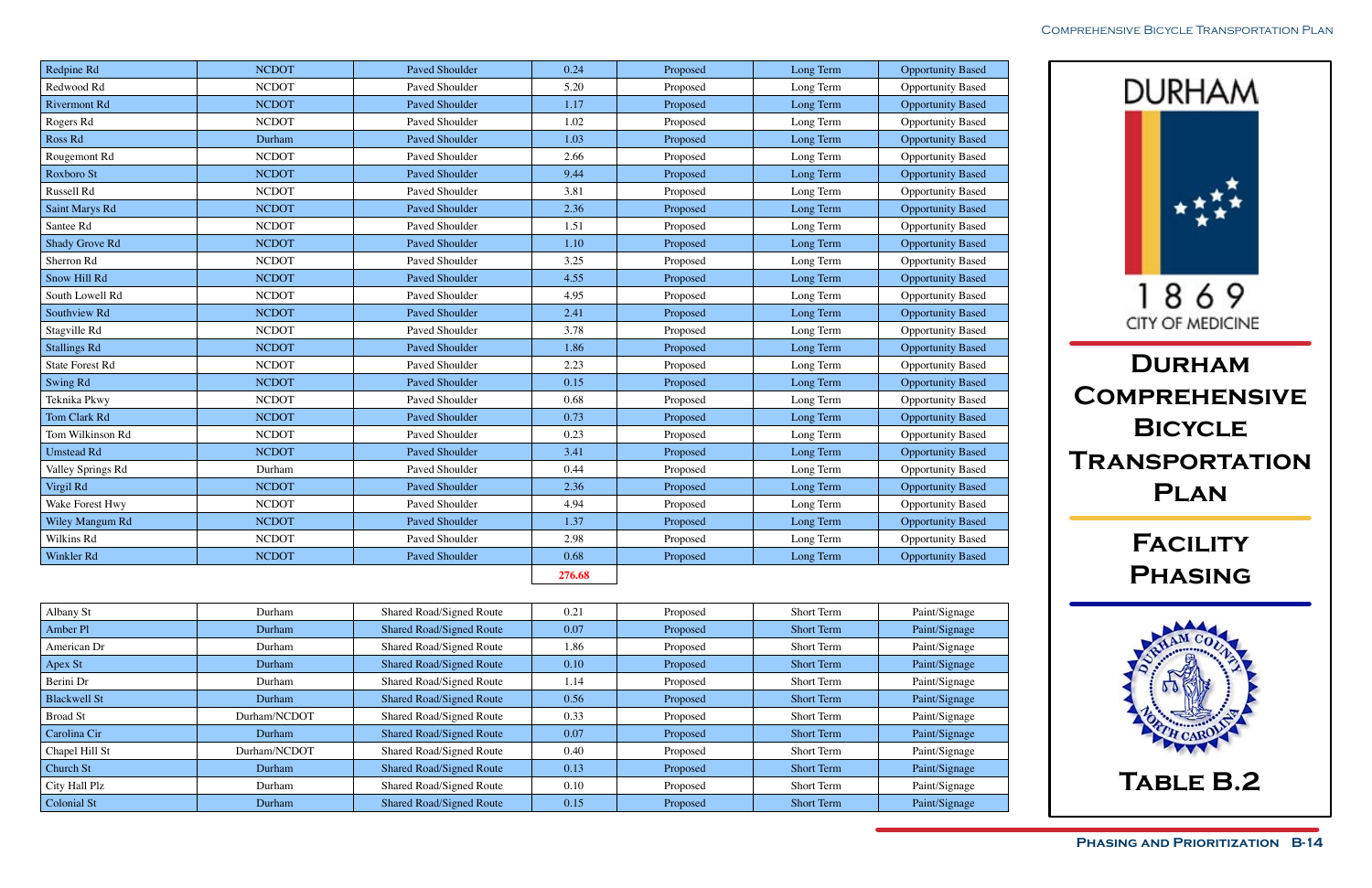

| Compton Pl             | Durham       | Shared Road/Signed Route        | 0.11     | Proposed | Short Term        | Paint/Signage |
|------------------------|--------------|---------------------------------|----------|----------|-------------------|---------------|
| <b>Constitution Dr</b> | Durham       | <b>Shared Road/Signed Route</b> | 0.58     | Proposed | <b>Short Term</b> | Paint/Signage |
| Corcoran St            | Durham       | Shared Road/Signed Route        | 0.18     | Proposed | Short Term        | Paint/Signage |
| <b>Cranford Rd</b>     | Durham       | <b>Shared Road/Signed Route</b> | 0.44     | Proposed | <b>Short Term</b> | Paint/Signage |
| Dillard St             | Durham/NCDOT | Shared Road/Signed Route        | 0.66     | Proposed | Short Term        | Paint/Signage |
| Driver St              | Durham       | <b>Shared Road/Signed Route</b> | 1.15     | Proposed | <b>Short Term</b> | Paint/Signage |
| Elizabeth St           | Durham       | Shared Road/Signed Route        | 1.08     | Proposed | Short Term        | Paint/Signage |
| <b>Enterprise St</b>   | Durham       | <b>Shared Road/Signed Route</b> | 0.40     | Proposed | <b>Short Term</b> | Paint/Signage |
| Falkirk Dr             | <b>NCDOT</b> | Shared Road/Signed Route        | 0.11     | Proposed | Short Term        | Paint/Signage |
| Ferrand Rd             | Durham       | <b>Shared Road/Signed Route</b> | 0.16     | Proposed | <b>Short Term</b> | Paint/Signage |
| Forest Hills Blvd      | Durham       | Shared Road/Signed Route        | 0.55     | Proposed | Short Term        | Paint/Signage |
| Foster St              | Durham       | <b>Shared Road/Signed Route</b> | 0.08     | Proposed | <b>Short Term</b> | Paint/Signage |
| Fountain Ridge Rd      | Chapel Hill  | Shared Road/Signed Route        | 0.70     | Proposed | Short Term        | Paint/Signage |
| <b>Glendale Ave</b>    | Durham       | <b>Shared Road/Signed Route</b> | 0.66     | Proposed | <b>Short Term</b> | Paint/Signage |
| Gurley St              | Durham       | Shared Road/Signed Route        | 0.14     | Proposed | Short Term        | Paint/Signage |
| Hale St                | Durham       | <b>Shared Road/Signed Route</b> | 0.03     | Proposed | <b>Short Term</b> | Paint/Signage |
| Heather Glen Rd        | <b>NCDOT</b> | Shared Road/Signed Route        | 0.25     | Proposed | Short Term        | Paint/Signage |
| Humphrey St            | Durham       | <b>Shared Road/Signed Route</b> | 0.05     | Proposed | <b>Short Term</b> | Paint/Signage |
| Hyde Park Ave          | Durham       | Shared Road/Signed Route        | 1.02     | Proposed | Short Term        | Paint/Signage |
| <b>Indian Trl</b>      | Durham       | <b>Shared Road/Signed Route</b> | 0.44     | Proposed | <b>Short Term</b> | Paint/Signage |
| James St               | Durham       | Shared Road/Signed Route        | 0.90     | Proposed | Short Term        | Paint/Signage |
| Kenan Rd               | Durham       | <b>Shared Road/Signed Route</b> | 0.38     | Proposed | <b>Short Term</b> | Paint/Signage |
| Kent St                | Durham/NCDOT | Shared Road/Signed Route        | 1.43     | Proposed | Short Term        | Paint/Signage |
| Knox St                | Durham       | <b>Shared Road/Signed Route</b> | 2.19     | Proposed | <b>Short Term</b> | Paint/Signage |
| Lakeland St            | Durham       | Shared Road/Signed Route        | 0.51     | Proposed | Short Term        | Paint/Signage |
| League Way             | Durham       | <b>Shared Road/Signed Route</b> | 0.07     | Proposed | <b>Short Term</b> | Paint/Signage |
| Leon St                | Durham       | Shared Road/Signed Route        | 0.67     | Proposed | Short Term        | Paint/Signage |
| Main St                | Durham/NCDOT | <b>Shared Road/Signed Route</b> | 0.47     | Proposed | <b>Short Term</b> | Paint/Signage |
| Market St              | Durham       | Shared Road/Signed Route        | 0.04     | Proposed | Short Term        | Paint/Signage |
| Markham Ave            | Durham/NCDOT | <b>Shared Road/Signed Route</b> | 2.00     | Proposed | <b>Short Term</b> | Paint/Signage |
| Maryland Ave           | Durham       | Shared Road/Signed Route        | 0.60     | Proposed | Short Term        | Paint/Signage |
| Morgan St              | <b>NCDOT</b> | <b>Shared Road/Signed Route</b> | 0.47     | Proposed | <b>Short Term</b> | Paint/Signage |
| Morning Glory Ave      | Durham       | Shared Road/Signed Route        | 0.05     | Proposed | Short Term        | Paint/Signage |
| Morris St              | Durham       | <b>Shared Road/Signed Route</b> | 0.08     | Proposed | <b>Short Term</b> | Paint/Signage |
| Nichols Farm Dr        | Durham       | Shared Road/Signed Route        | 0.32     | Proposed | Short Term        | Paint/Signage |
| Ninth St               | Durham/NCDOT | <b>Shared Road/Signed Route</b> | 0.76     | Proposed | <b>Short Term</b> | Paint/Signage |
| Northlake Dr           | Durham       | Shared Road/Signed Route        | 0.41     | Proposed | Short Term        | Paint/Signage |
| <b>Oakland Ave</b>     | Durham       | <b>Shared Road/Signed Route</b> | 0.65     | Proposed | <b>Short Term</b> | Paint/Signage |
| Orange St              | Durham       | Shared Road/Signed Route        | 0.09     | Proposed | Short Term        | Paint/Signage |
| Parrish St             | Durham       | <b>Shared Road/Signed Route</b> | 0.28     | Proposed | <b>Short Term</b> | Paint/Signage |
| Plum St                | Durham       | Shared Road/Signed Route        | $0.18\,$ | Proposed | Short Term        | Paint/Signage |
| Quincemoore Rd         | <b>NCDOT</b> | <b>Shared Road/Signed Route</b> | 0.38     | Proposed | <b>Short Term</b> | Paint/Signage |
| Rigsbee Ave            | Durham       | Shared Road/Signed Route        | $0.08\,$ | Proposed | Short Term        | Paint/Signage |